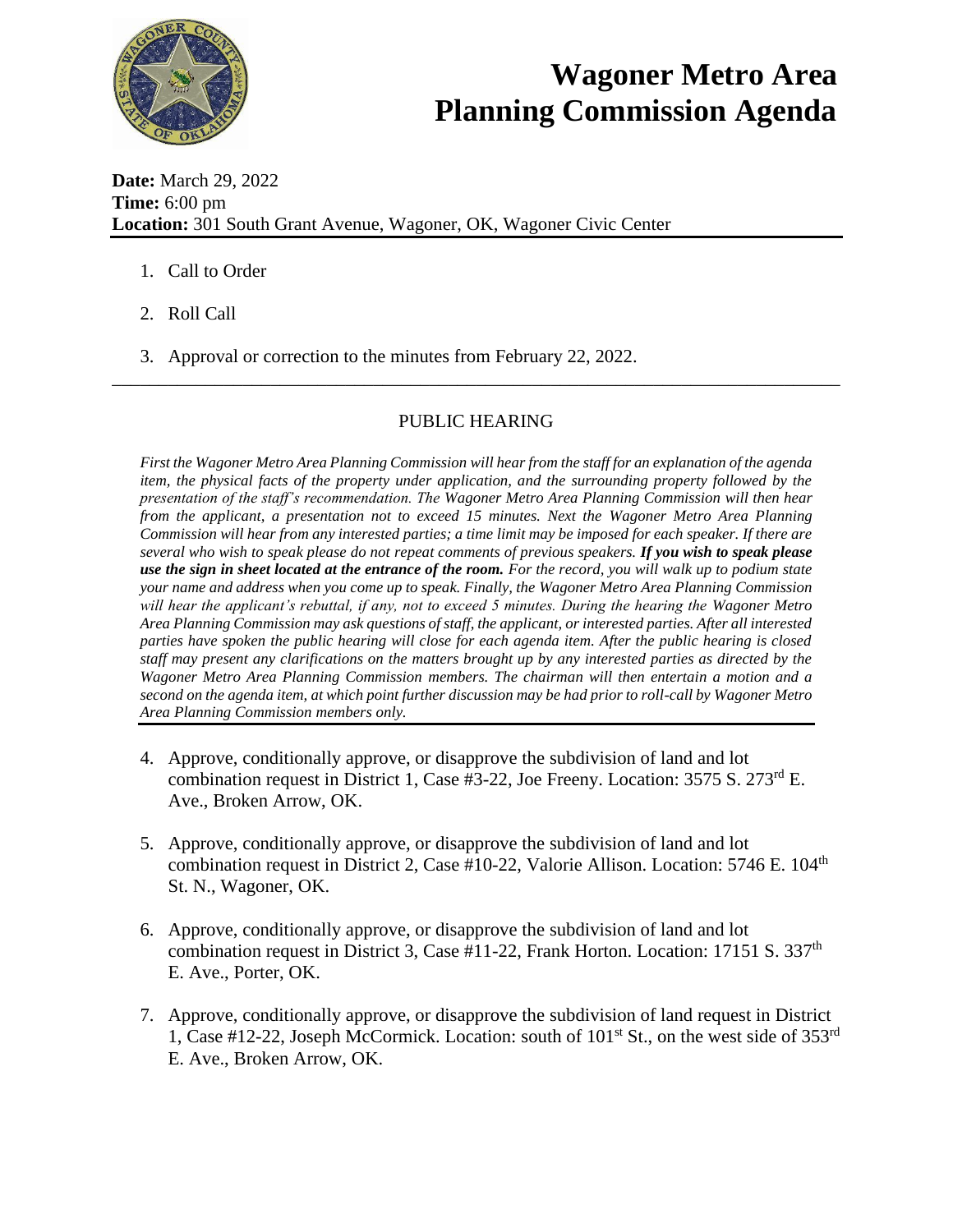

## **Wagoner Metro Area Planning Commission Agenda**

- 8. Approve, conditionally approve, or disapprove the zoning map amendment request in District 2, WCZ #6-22, M & M Capital Investments. Location:  $\frac{1}{4}$  mile south of E. 131<sup>st</sup> St., on the west side of  $321<sup>st</sup>$  E. Ave., Coweta, OK.
- 9. Approve, conditionally approve, or disapprove the zoning map amendment request in District 2, WCZ #7-22, Chad Clifton. Location: north side of OK-51 & west side of  $369<sup>th</sup>$ E. Ave., Coweta, OK.
- 10. Approve, conditionally approve, or disapprove the zoning map amendment and subdivision of land request in District 1, WCZ #13-22, Christopher Belden. Location: 24821 E. 51st St. So., Broken Arrow, OK.
- 11. Approve, conditionally approve, or disapprove the zoning map amendment request in District 3, WCZ #15-22, Tyler Vining. Location: 33256 E. 164<sup>th</sup> St. So., Coweta, OK.
- 12. Approve, conditionally approve, or disapprove the Preliminary and Final Plat request of the replat of Lot 8, Block 3 of Coweta Acres. Location: 33256 E. 164<sup>th</sup> St. So., Coweta, OK.
- 13. Approve, conditionally approve, or disapprove the zoning map amendment request in District 3, WCZ #16-22. Jeremy Poplin. Location: 32492 E. 171<sup>st</sup> St. So., Coweta, OK.
- 14. Approve, conditionally approve, or disapprove the zoning map amendment request in District 3, WCZ #17-22, Larry Smith. Location: 35494 OK-51, Coweta, OK.
- 15. Approve, conditionally approve, or disapprove the zoning map amendment request in District 3, WCZ #22-22, MooreCom Supply LLC. Location: 38278 OK-51, Coweta, OK.
- 16. Approve, conditionally approve, or disapprove the zoning map amendment request in District 3, WCZ #23-22, Wes Coblentz. Location: 21881 E. 111<sup>th</sup> St. So., Broken Arrow, OK.
- 17. Approve, conditionally approve, or disapprove the Preliminary Plat of South Brook II request in District 3. Location: 21881 E. 111<sup>th</sup> St. So., Broken Arrow, OK.
- 18. Approve, conditionally approve, or disapprove the plat-waivered subdivision, previously Midway Ridge Addition, in District 2. Location: NE corner of  $257<sup>th</sup>$  E. Ave. and  $121<sup>st</sup>$  St. So., Coweta, OK.
- 19. Approve, conditionally approve, or disapprove the Final Plat request of Eagle Point IV in District 3. Location: east of 209<sup>th</sup> E. Ave. and south of 111<sup>th</sup> St. So., Broken Arrow, OK.